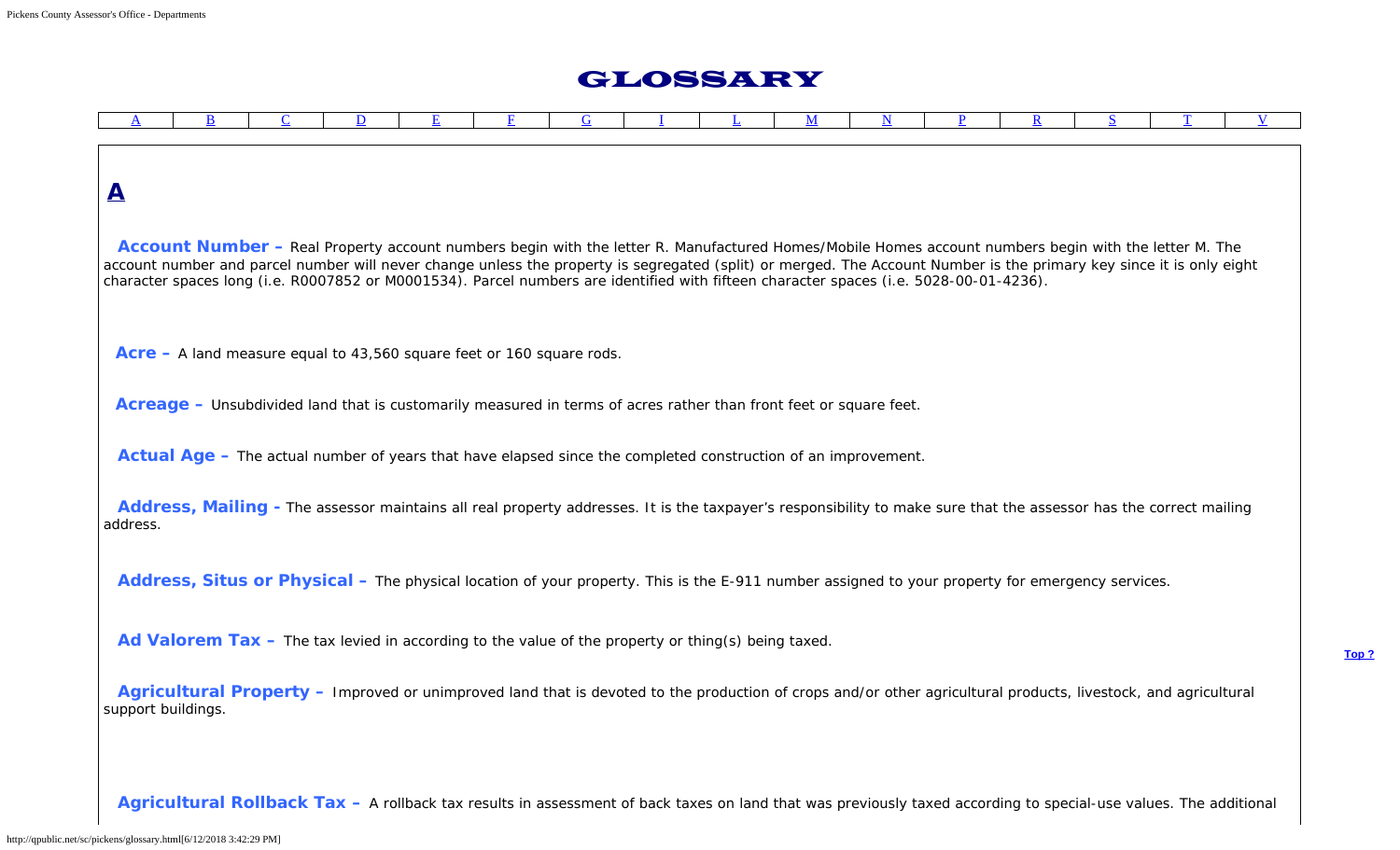tax is the difference between the amount of tax imposed and the amount that would have been imposed if the land had been appraised at (and taxed on the basis of) market value. The rollback tax must be assessed in the current tax year (the year of change in use) and each of the five tax years immediately preceding in which the real property was valued, assessed, and taxed as agricultural property. When land no longer qualifies for use valuation, the assessor's office determines the rollback assessed values for the number of years as specified by statute.

**Appeal –** A process in which a property owner or an authorized agent contests an assessment, classification, or special use value.

**Appraisal –** (1) The act of estimating the money value of property. (2) An appraisal provides an answer to a client's specific question about the value of a real property interest. The appraiser's answer is an opinion based on research in the appropriate market, the assemblage of pertinent data, and the application of analytical techniques. The appraiser's opinion of market value is a reflection of the probable price or the most likely value that a competitive market would set.

**Appraisal Date –** The date of which a property's value is estimated.

**Appraisal Methods –** The three methods of appraisal, that is, the cost approach, income approach, and sales comparison/market approach.

**Appraisal Ratio Study –** A ratio of the appraised value to an indicator of market value. By extension, an estimated fractional relationship between the appraisals and market values of a group of properties.

**Appraisal-Sale Price Ratio –** The ratio of the appraised value to the sale price (or adjusted sale price) of a property; a simple indication of appraisal accuracy.

**Appraised Value –** The estimate of the value of a property before application of any fractional assessment ratio, partial exemption, or other adjustments.

**Assemblage –** The assembling of adjacent parcels of land into a single unit.

Assessed Value – The appraised value (assessment) multiplied by the assessment ratio equals the assessed value. The taxable value set on real estate or personal property by a government as a basis for levying taxes. Assessed values differ from the assessor's estimate of actual (market) value for three major reasons: fractional assessment ratios, partial exemptions, and decisions by assessing officials to override market value.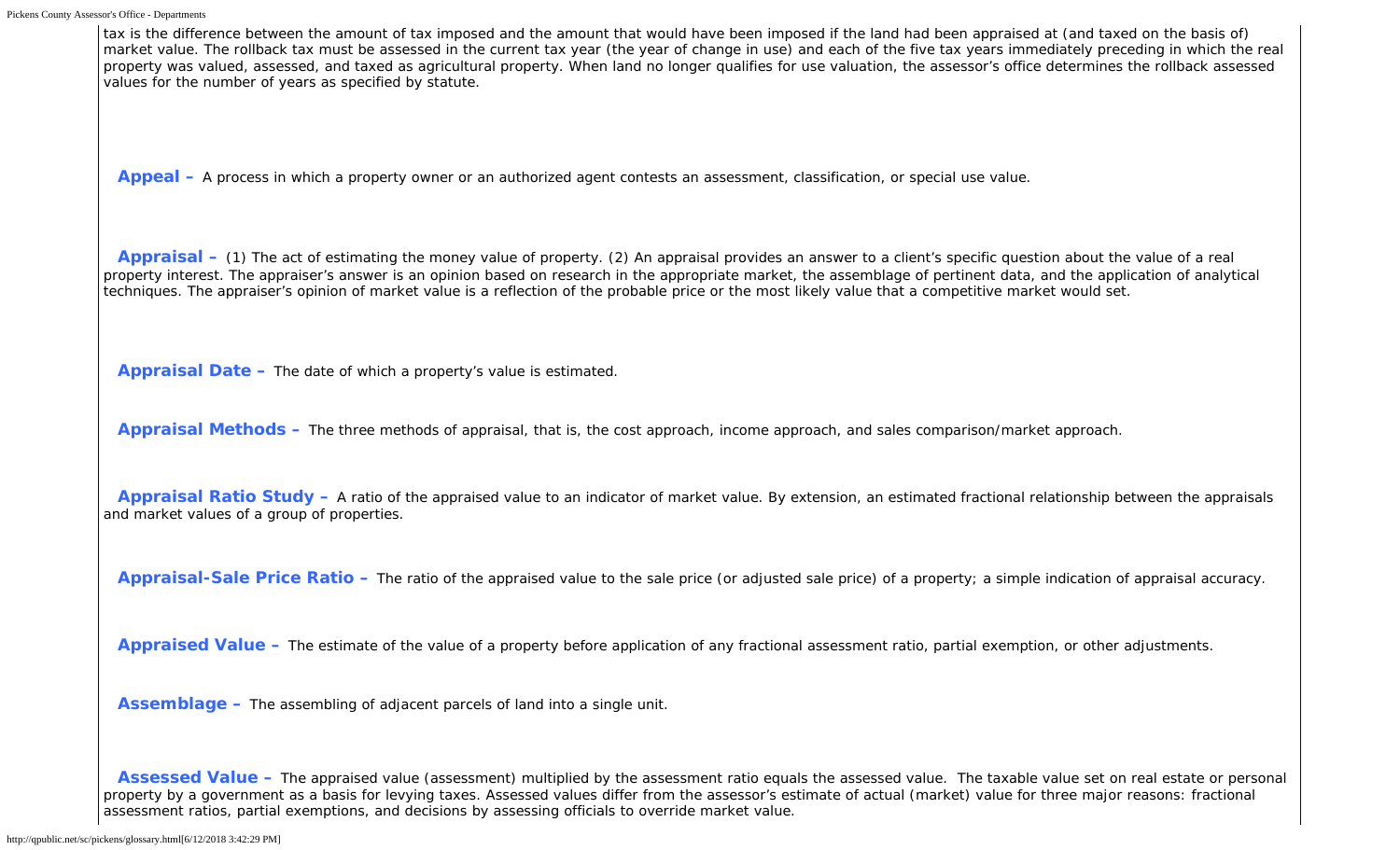**Assessment –** The value placed on property according to the tax roll. As applied to property taxes, the official act of discovering, listing and appraising property.

Assessment Date – The status date for tax purposes. Appraised values or assessments reflect the status of the property, as of midnight, December 31 of the preceding tax year.

**Assessment Level –** The common or overall ratio of assessments to market values.

**Assessment Ratio –** (1) The fractional relationship an assessed value bears to the market value of a property. (2) After the assessor's approval of a legal residence application, the assessment of an owner-occupied residence is multiplied by a 4% assessment ratio to determine the assessed value. The assessment is multiplied by a 6% assessment ratio for all non owner-occupied residences or commercial properties that are not tax exempt.

**Assessment Ratio –** A computerized or non-computerized record required by law to be kept by the county assessor and containing information about property within a taxing jurisdiction.

<span id="page-2-0"></span>**Assessment Year –** The year beginning January 1 of each calendar year and ending on December 31 preceding the following January 1 assessment date.

#### **B**

**Board of Appeals –** Compare to Board of Equalization. A public body (other than a court) charged with the duty of hearing and deciding appeals/protests taken by taxpayers on assessments established by public officers. The board is empowered, on appeal to revise assessments upon hearing competent evidence.

**Board of Equalization –** The board, which, upon hearing competent evidence, has the authority to correct and adjust the assessments. The board may decrease or increase the assessments depending upon the evidence.

<span id="page-2-1"></span>**Building Capitalization Rate –** The sum of the recapture and return rates on an incoming-producing property. The rate applies only to the improved portion of a property.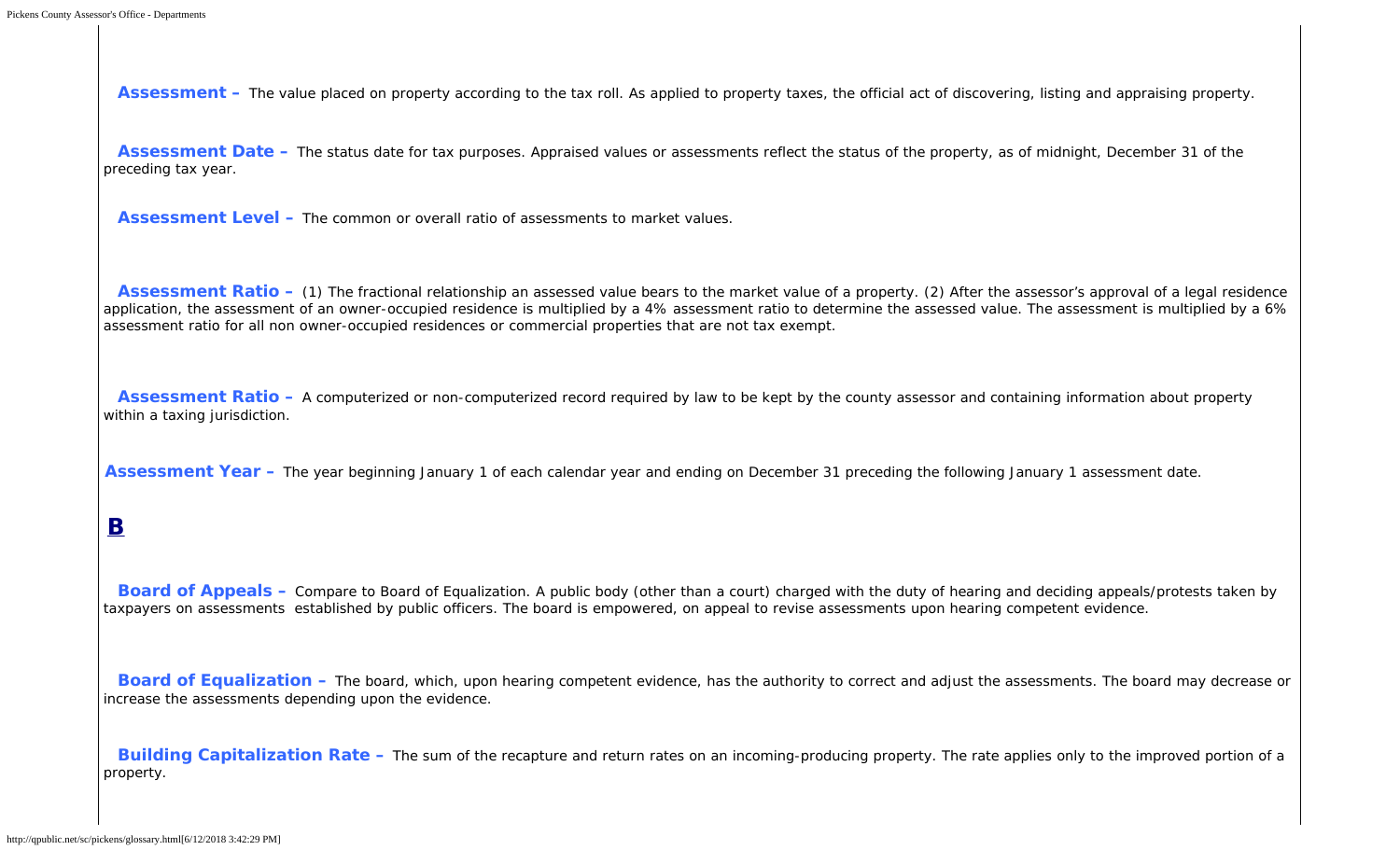**C**

Cash Sale – Occasionally a buyer will purchase a property with all cash obtained from the sale of other property or from savings. A lump-sum cash payment can expedite a purchase and enhance the negotiating ability of the buyer. Often, however, a lump-sum cash payment may not represent the best financial strategy for the homeowner.

**CAMA –** Computer-assisted mass appraisal or computer aided mass appraisal. A system of appraising property, usually only certain types of real property, that incorporates computer-supported statistical analysis and adaptive estimation procedure to assist the appraiser in estimating value.

**Capitalization Rate –** Any rate used to convert an estimates of future income to an estimate of market value; the ratio of net operating income to market value.

**Chronological Age –** The number of years elapsed since an original structure was built. Synonyms are actual age and historical age.

**Citizens Review –** Any appraisals that are provided to federal agencies on any projects are subject to "Freedom of Information Act" (5 U.S. Code 522), which has made most information in Federal government files accessible to any interested citizen. There are a few statutory exceptions to this general policy. One of these exceptions is for trade secrets and also for personal or financial information obtained from a person and which may be classified as privileged or confidential.

**Coefficient of Dispersion (C.O.D.)** – A statistical measure of assessment uniformity for a category of property or for all property within a taxing jurisdiction. The average deviation of a group of numbers from the median expressed as a percentage of the median.

**Coefficient of Variation (C.O.V.)** – A standard statistical measure of the relative dispersion of the sample data about the mean of the data; the standard deviation expressed as a percentage of the mean.

**Common Area –** The total area within a property that is not designed for rental or sale, which is available for common use by all tenants and owners.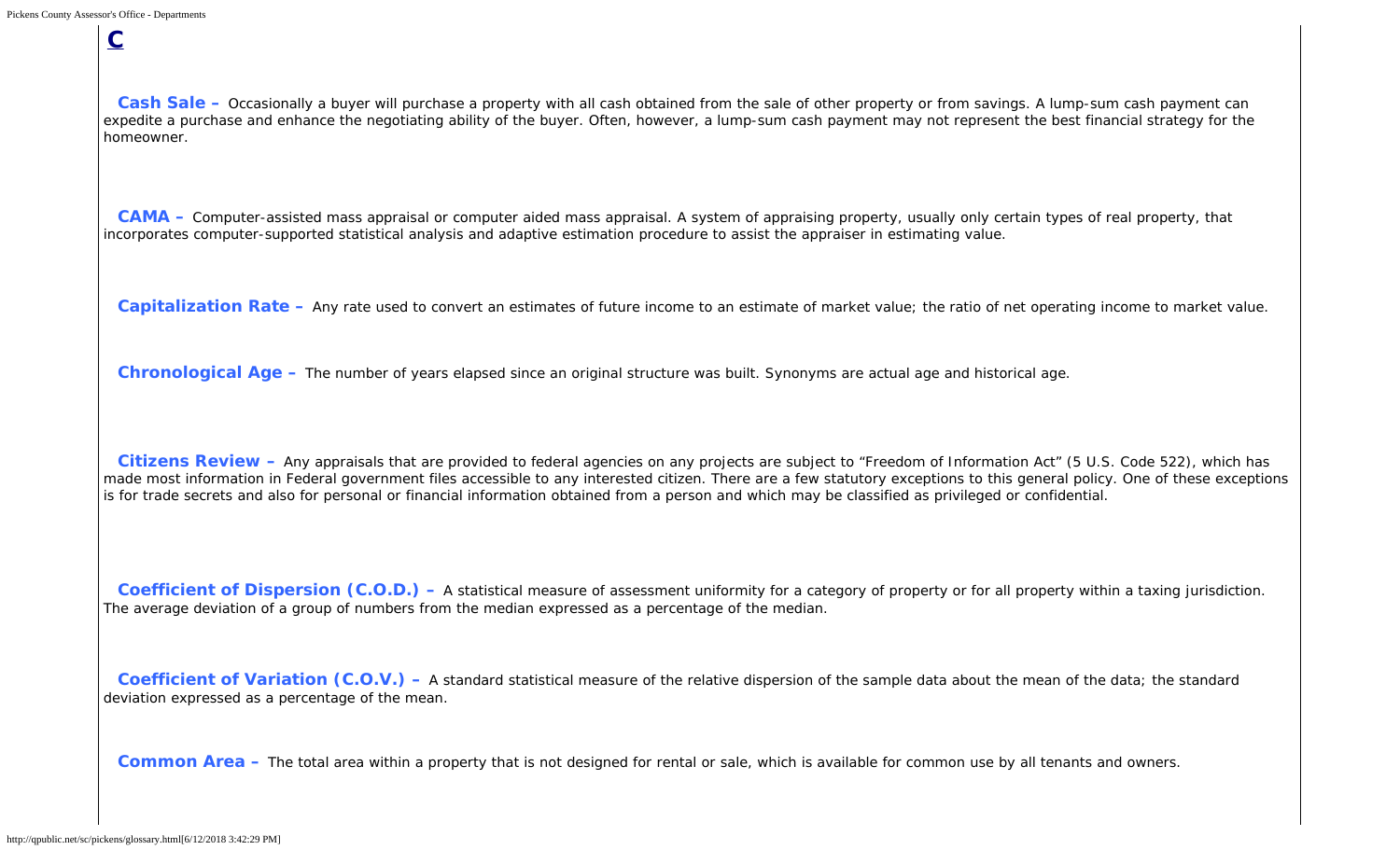**Comparable Sales –** Recently sold properties that are similar in important respects to a property being appraised.

**Contributory Value –** The amount a component of a property contributes to the market value. For improvements, contributory value must be distinguished from cost.

**Condominium –** A separately owned unit of real property in the same structure with other such units; the unit owners hold an undivided interest in common elements of the property, such as a lobby, swimming pool, and grounds.

## <span id="page-4-0"></span>**D**

**Date of Sale –** The date on which the sale is agreed. This is considered to be the date the deed, or other instrument, is signed.

**Declaration of Trust** – A written acknowledgment by the legal titleholder to property specifying the property is held in trust for the benefit of another party.

**Deed –** A document (or written legal instrument) which, when executed and delivered, conveys an interest in or legal title to a property.

**Deed, Bargain and Sale –** A bargain and sale deed implicitly or explicitly asserts the grantor's (seller's) ownership of the property conveyed, but it makes no guarantees to defend the title. It provides the grantee (buyer) more protection than a quitclaim deed but less than a warranty deed.

**Deed Price –** This price or figures do not always reflect the actual sale price. Some purchasers deduct the estimated value of personal property from the true consideration to reduce the amount of transfer tax paid. If these personal property values are inflated, the recorded consideration for the real property may be less than the true consideration. In other circumstances, the recorded consideration may be overstated in an attempt to obtain a higher loan or understated to justify a low property tax assessment.

**Deed, Quitclaim –** A deed in which the grantor (seller) conveys or relinguishes all interests that he or she may have in a property, without warrant as to the extent or validity of such interests.

**Deed, Tax –** A deed by which title to real property, sold to discharge delinquent taxes, is transferred by a tax collector or other authorized officer of the law to the purchaser at a tax sale.

**Deed, Trust** – (1) Broadly, a deed by which title to property is transferred to a trustee to be held in trust. (2) Specifically, a deed by which title to property is transferred, conditionally or unconditionally, to a trustee to be held for the benefit of creditors or obligors of the grantor. (3) Loosely, the agreement made between an issuer of bonds and the holders of such bonds that is deposited with the trustee, whether or not such agreement involves the transfer of property to the trustee.

**Deed, Warranty –** A deed containing a covenant of a warranty whereby the grantor of an estate of freehold guarantees that the title that he or she undertakes to transfer is free from defects and that the property is unencumbered except as stated, and whereby the grantor, for him-or herself and his or her heirs, undertakes to defend and protect the grantee against any loss that may be suffered by reason of the existence of any other title or interest in the property at the time the deed was executed and not excepted therein.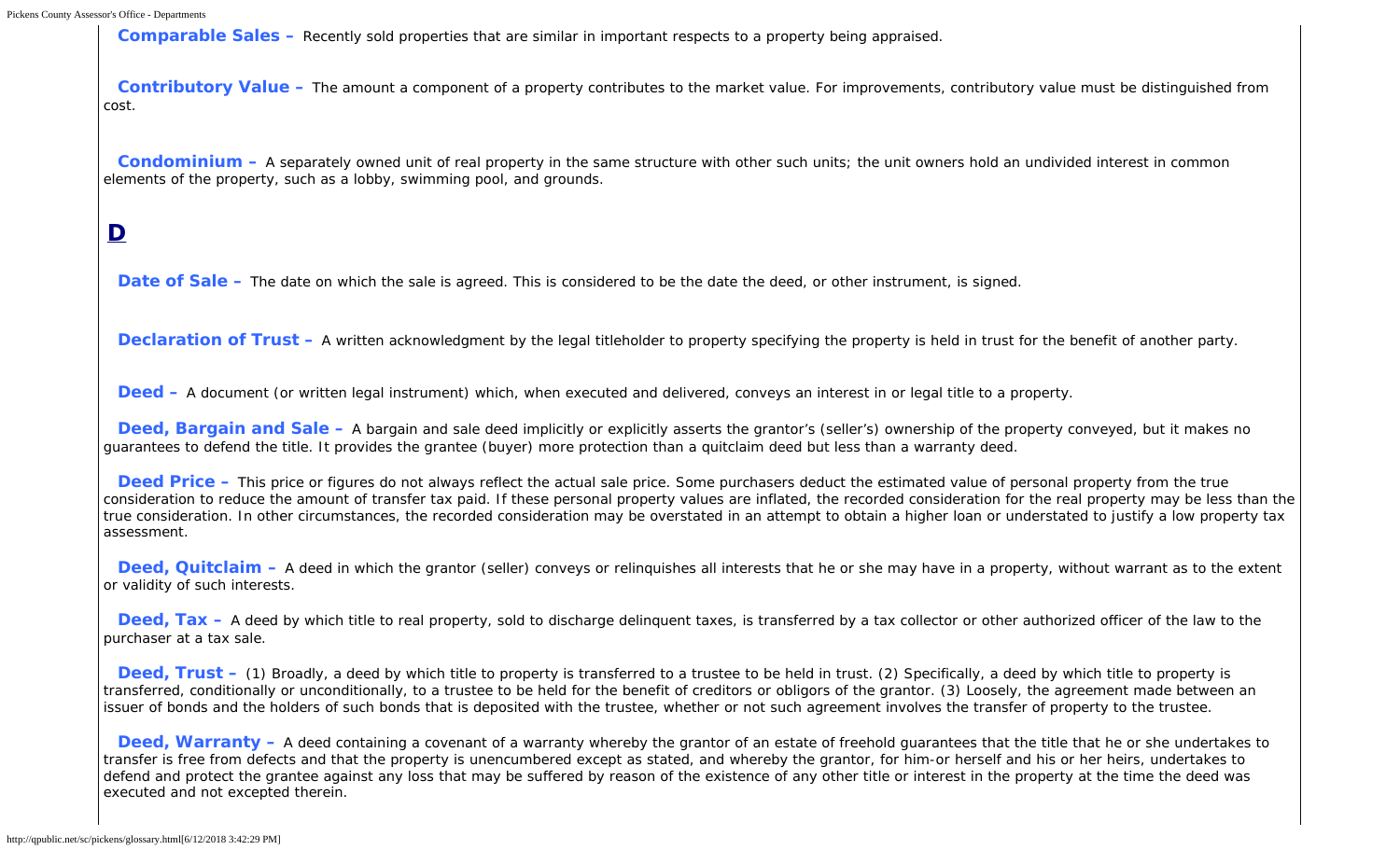```
Pickens County Assessor's Office - Departments
```
**Depreciation –** Loss in value of an object, relative to its replacement cost new, reproduction cost new, or original cost, whatever the cause of the loss in value.

**Depreciation, Accrued –** The amount of depreciation, from any and all sources, that affects the value of the property in question on the effective date of the appraisal. The difference between the reproduction or replacement cost of an improvement and its market value as of the date of appraisal.

**Depreciation, Economic –** Depreciation due to either an increase in supply of the property under consideration or a reduction in monetary demand for properties of the type under consideration unaccompanied by shifts in demand from such properties. A building can also suffer from external obsolescence, an impairment of its utility or salability due to negative influences outside the property. A change in market conditions at the local or national level is a common cause of external obsolescence. Interest rates that are rising quickly may cause current construction costs to outpace building values. Similarly, overbuilding in certain markets may create a surplus of space and depress rents and values.

**Depreciation, Functional –** A building may suffer from functional obsolescence due to some flaw in the structure, material, or design that diminishes its functional utility, and value.

**Depreciation, Physical –** Depreciation arising solely from a lowered physical condition of the property or shortened life span as the result of ordinary use, abuse, and action of the elements.

**District –** A type of **neighborhood** that is characterized by homogeneous land uses. Districts are commonly composed of apartments or of commercial, industrial, or agricultural properties. The term neighborhood suggests a variety or balance of complimentary land uses, while the term district refers to an area where one type of use predominates. Sometimes a neighborhood is composed of various districts.

<span id="page-5-0"></span>**Domicile –** That particular locality wherein a person is legally deemed to have his or her true home or place of abode. A person always has one, and only one, domicile. Domicile at one place is not lost until a new domicile is established elsewhere.

# **E**

**Easement** – An interest that conveys use, but not ownership, of a real property. Easements tend to limit the uses of a site and the type of improvements that can be built on it. A right-of-way is common type of easement, it allows the owner of a dominant estate or tenement access rights across the servient estate. The owner of a servient estate is not permitted to restrict access. Often easements are attached to the land and continue to burden the servient estate even when the property is sold; these easements are called *Appurtenant Easements.* A *utility easement* that permits power lines to run along one side of a site is an appurtenant easement.

**Equity –** In assessment, the degree to which the assessments bear a consistent relationship to market value.

### <span id="page-5-1"></span>**F**

**Fee Simple –** In land ownership, complete interest in a property, subject only to governmental powers such as eminent domain.

**Fee Simple Title –** Ownership that is absolute and subject to no limitations other than eminent domain, police power, escheat, and taxation.

<span id="page-5-2"></span>**Field Review –** The practice of reviewing the reasonableness of assessments by viewing the properties in question, sometimes by examining their interiors but more often by looking at their exteriors.

## **G**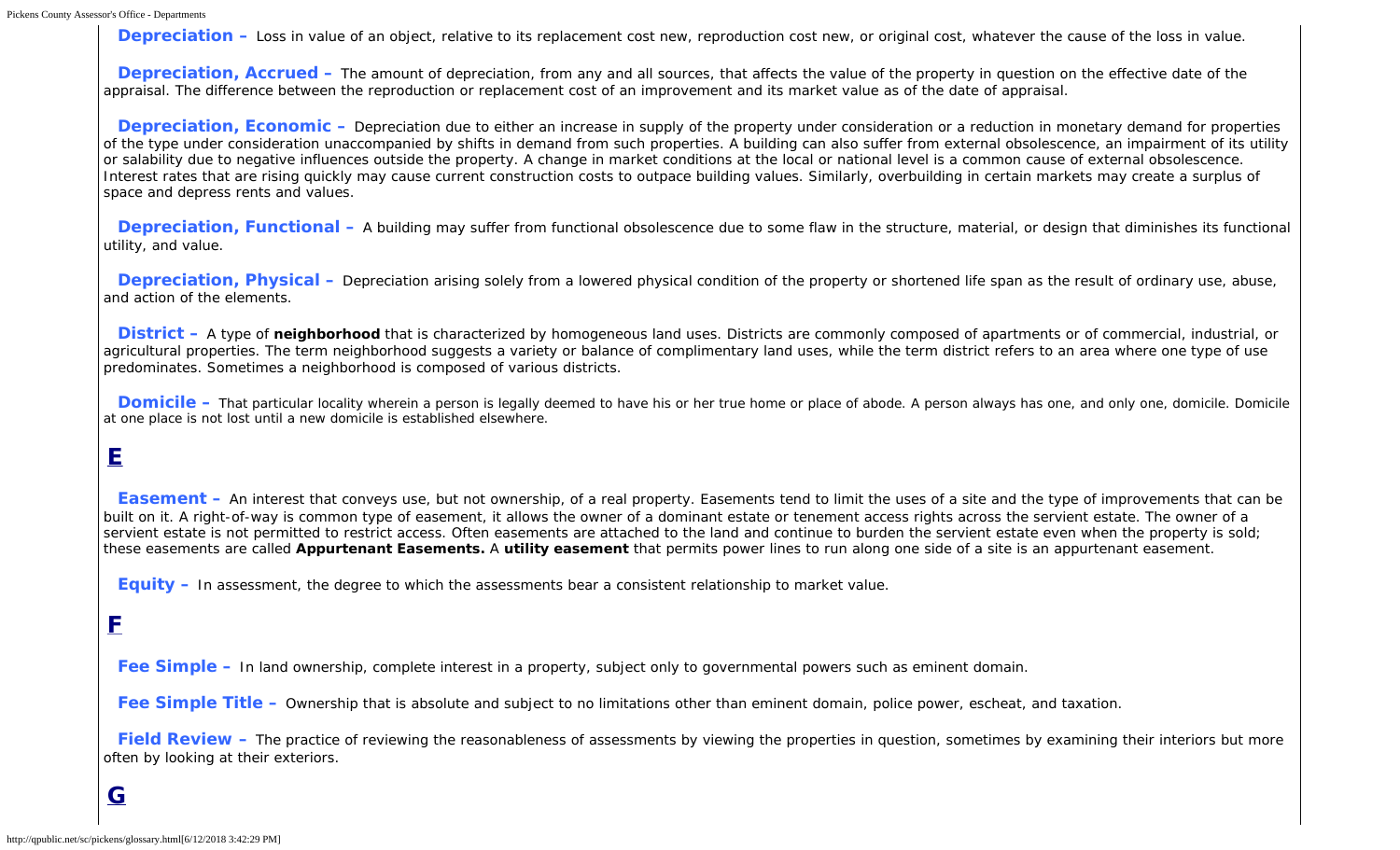**GIS –** (**Geographic Information System**)- A database management system used to store, retrieve, manipulate, analyze, and display spatial information. One type of computerized mapping system capable of integrating spatial data (land information) and attribute data among different layers on a base map.

**Grantee – (Buyer) -** One who acquires property by voluntarily conveyance.

**Grantor – (Seller) -** One who voluntarily conveys property, whether by sale, gift, lease, or otherwise.

**Gross Assessed Value –** The official dollar value listed on an assessment roll, including any partial exemptions.

#### <span id="page-6-0"></span>**H**

#### **I**

**Improvement –** Anything done to raw land with the intention of increasing its value. A structure erected on the property constitutes one very common type of improvement, although other actions, such as those taken to improve drainage, are also improvements.

**Improvements –** Buildings, other structures, and attachments or annexations to land that are intended to remain so attached or annexed, such as sidewalks, trees, drives, tunnels, drains, and sewers.

**Improvements Other than Buildings –** A fixed asset account that reflects the acquisition value of permanent improvements, other than buildings, that adds value to land. Examples of such improvements are fences, retaining walls, sidewalks, pavements, gutters, and tunnels.

**Improvement to Land –** Designed to enhance a site's utility for general use (fill, water, and wastewater lines, for example), or to reshape the land's natural contours for more specific use (stock tanks, for example). Any publicly constructed improvement that does not fulfill a specific use – such as curbs, gutters, and sidewalksconstitutes an improvement to land.

**Installment Contract** – A purchase contract in which payment is made in prescribed installments that are usually forfeited if default occurs.

**In testate –** The state of having died without leaving a valid last will and testament.

**J**

**K**

**L**

<span id="page-6-1"></span>**Lessee –** The person **receiving** possessory interest in property by lease, that is, the owner of a leasehold estate.

**Lessor –** The person **granting** a possessory interest in property by lease, that is, the conveyor of a leasehold estate, the holder of a leasehold estate.

The common, or overall, ratio of appraised values to market values.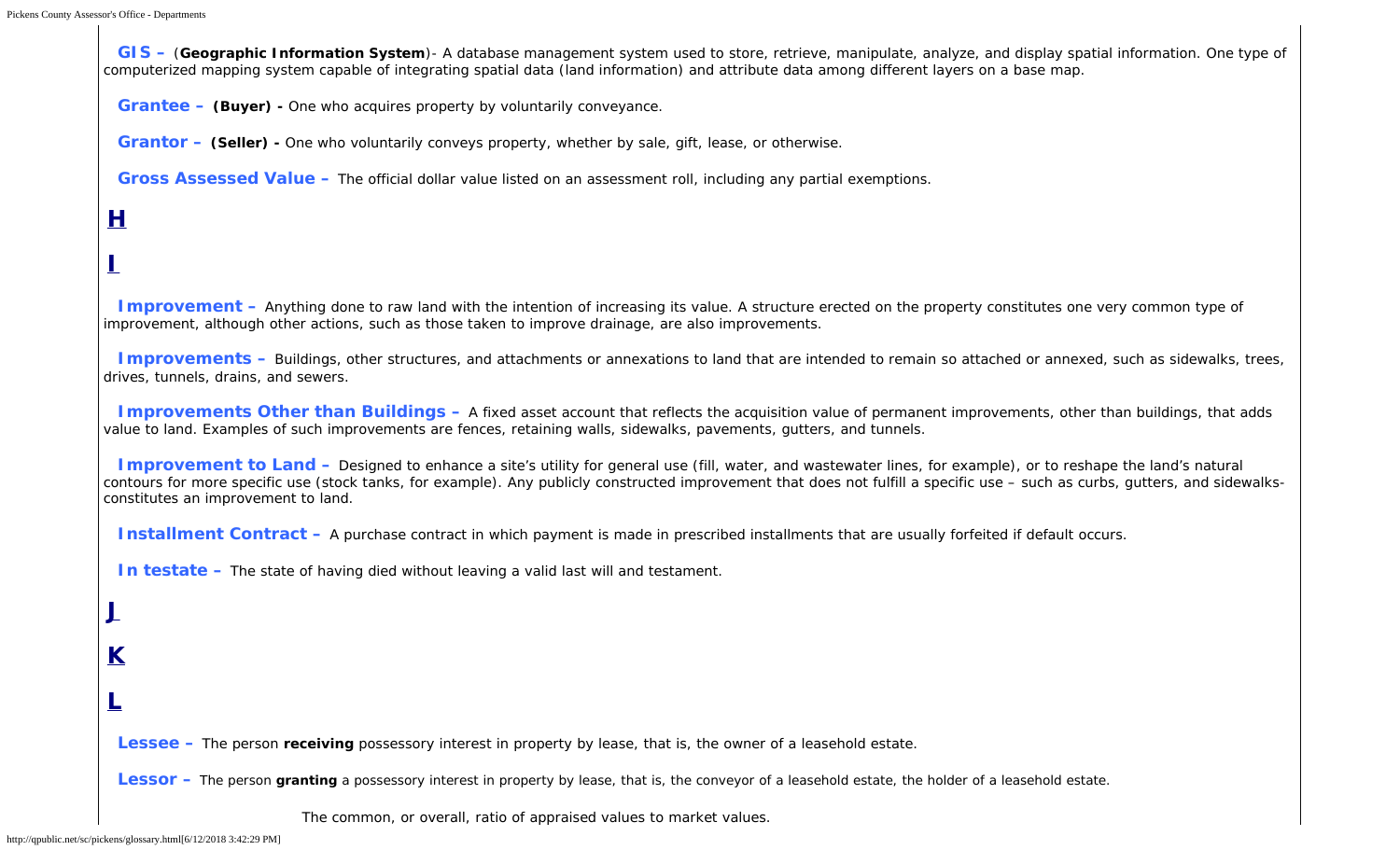**Level of Appraisal** –

**Level of Assessments; Assessment Ratio –** The common or overall ratio of assessment (appraised) values to market values.

Life Estate – An interest in property that lasts only for a specified person's lifetime; thus the owner of a life estate is unable to leave the property to heirs.

### <span id="page-7-0"></span>**M**

**Market Analysis –** A study of real estate conditions for a specific type of property.

**Market Area –** The area in which properties effectively compete with the subject property in the minds of probable, potential purchasers and users. The residential market area usually includes much of the subject neighborhood; occasionally, however, only a segment of a neighborhood may be in the market area. The market area can also extend beyond the neighborhood when other neighborhoods compete with the subject neighborhood in the minds of potential purchasers.

**Market Price –** The price a particular buyer and seller agree to in a particular transaction; the amount actually paid.

**Market Value –** The most probable price which a property should bring in a competitive and open market under all conditions requisite to a fair sale, the buyer and seller each acting prudently and knowledgeably, and assuming the price is not affected by undue stimulus. Implicit in this definition is the consummation of a sale as of a specified date and the passing of title from seller to buyer under conditions whereby:

- 1. Buyer and seller are both motivated;
- 2. Both parties are well informed or well advised, and acting in what they consider their own best interests;
- 3. A reasonable time is allowed for exposure in the open market;
- 4. Payment is made in terms of cash in United States dollars or in terms of financial arrangements comparable thereto; and
- 5. The price represents the normal consideration for the property sold unaffected by special or creative financing or sales concessions granted by anyone associated with the sale.

**Mass Appraisal –** The process of valuing a group of properties as of a given date, using standard methods, employing common data, and allowing for statistical testing.

**Mill –** One mill is one-thousandth of one dollar or one-tenth of one cent.

**Millage: Mill Rate –** A tax rate expressed as mills per dollar. For example, a 2 percent tax rate is \$2 per \$100, \$20 per \$1,000, or 20 mills per dollar.

### <span id="page-7-1"></span>**N**

**Neighborhood –** An area of complimentary land uses. Most residential neighborhoods contain a variety of land uses; different areas are improved with single-family dwellings, apartments, and amenities and services such as parks, schools, and businesses. A neighborhood is defined by certain characteristics, which differentiate it from other neighborhoods. Many neighborhoods are identified by landmarks and defined boundaries.

Net Assessed Value – The official dollar value remaining on an assessment roll after deducting the amount of any applicable partial exemptions from the gross assessed value.

**NOD-Notice of Determination –** After a property owner files a written protest with the county assessor, the assessor must review the protest and the property in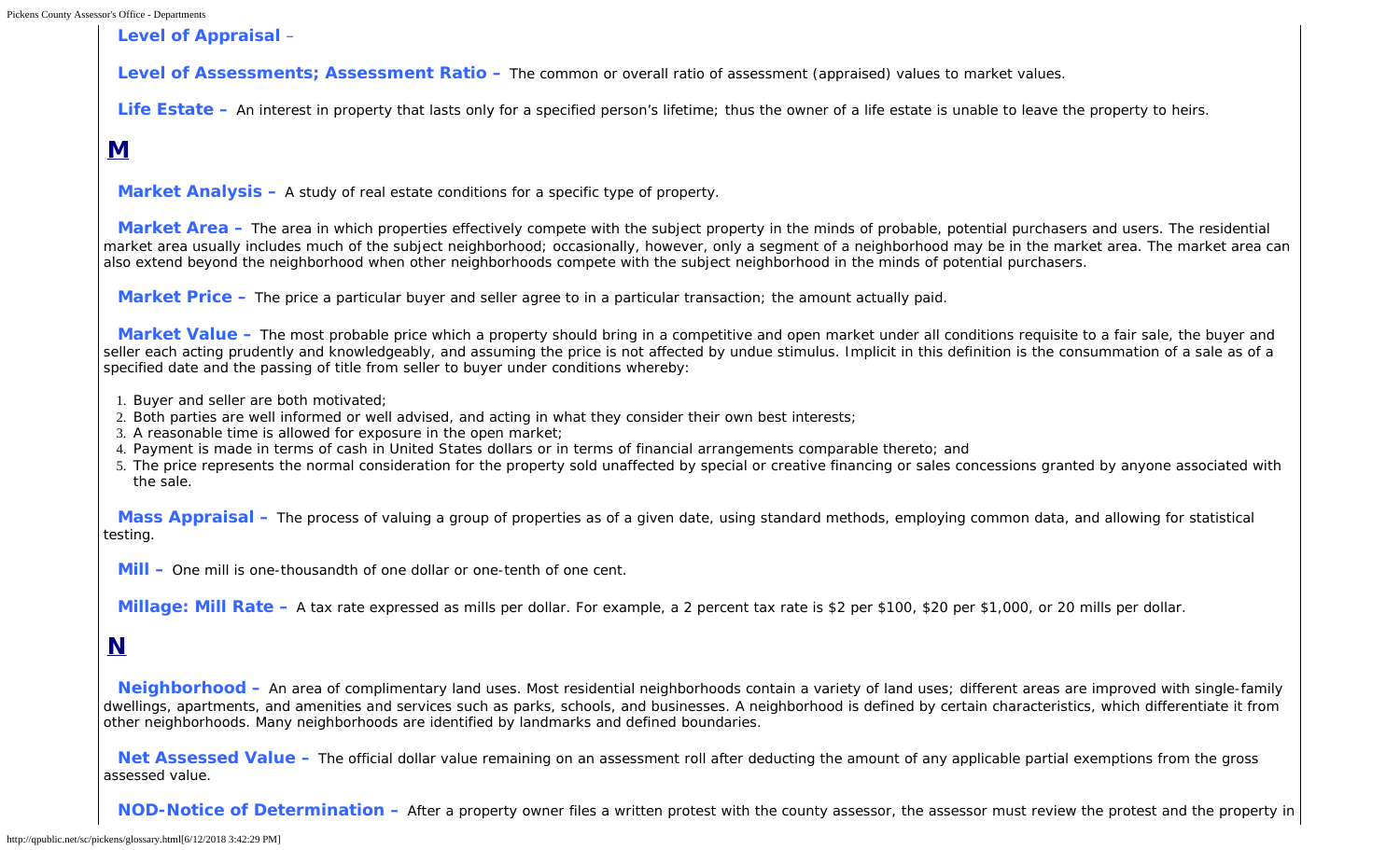question and mail a written notice of determination to the property owner or authorized agent.

**NOV-Notice of Valuation –** This refers to the assessment notice that is mailed to a property owner concerning changes in the assessed value of the property. It contains information such as the Market and Assessed values as well as the date it was mailed. If property owners disagree with this change they must request an informal hearing with the Assessor's Office within the specified time frame regarding any change.

# **O**

## <span id="page-8-0"></span>**P**

**Parcel** – A contiguous area of land described in a single description by a deed or other instrument or as one of a number of lots on a plat or plan, separately owned and capable of being separately conveyed.

**Parcel Number –** A numeric or alphanumeric description of a parcel that identifies it uniquely.

**Parcel of Land –** A contiguous urban or rural land area that is considered as a unit, is subject to single ownership, and is legally recorded as a single piece.

**Plat** – A map intended to show the division of land into lots or parcels. Upon recordation with the appropriate authorities, land included in the plat can thenceforth be legally described by reference to the plat, omitting a metes and bound system.

**Plat, Original –** A plat constituting the original plan or layout of a municipality and showing its location and division into blocks and lots.

**Plat, Private –** A privately prepared plat that has not yet been accepted by the constituted authority.

**Plat, Recorded –** A plat that has been accepted by the constituted authority and that may henceforth be used as the basis for a legal description of land within its boundaries.

**Plat, Subdivision –** A plat showing the location of a subdivision and its layout into lots, streets, alleys, and the like.

**Platbook –** A book containing a series of plats that are used by assessors as tax maps.

**Price –** Amount paid for an item.

**Price, Adjusted Sale –** The sale price that results from adjustments made to the stated price to account for the effects of time, personal property, atypical financing, and the like.

**Price, Deed –** This price or figures do not always reflect the actual sale price. Some purchasers deduct the estimated value of personal property from the true consideration to reduce the amount of transfer tax paid. If these personal property values are inflated, the recorded consideration for the real property may be less than the true consideration. In other circumstances, the recorded consideration may be overstated in an attempt to obtain a higher loan or understated to justify a low property tax assessment.

**Price, Sale –** The actual amount of money exchanged for a unit of goods or services, whether or not established in a free and open market.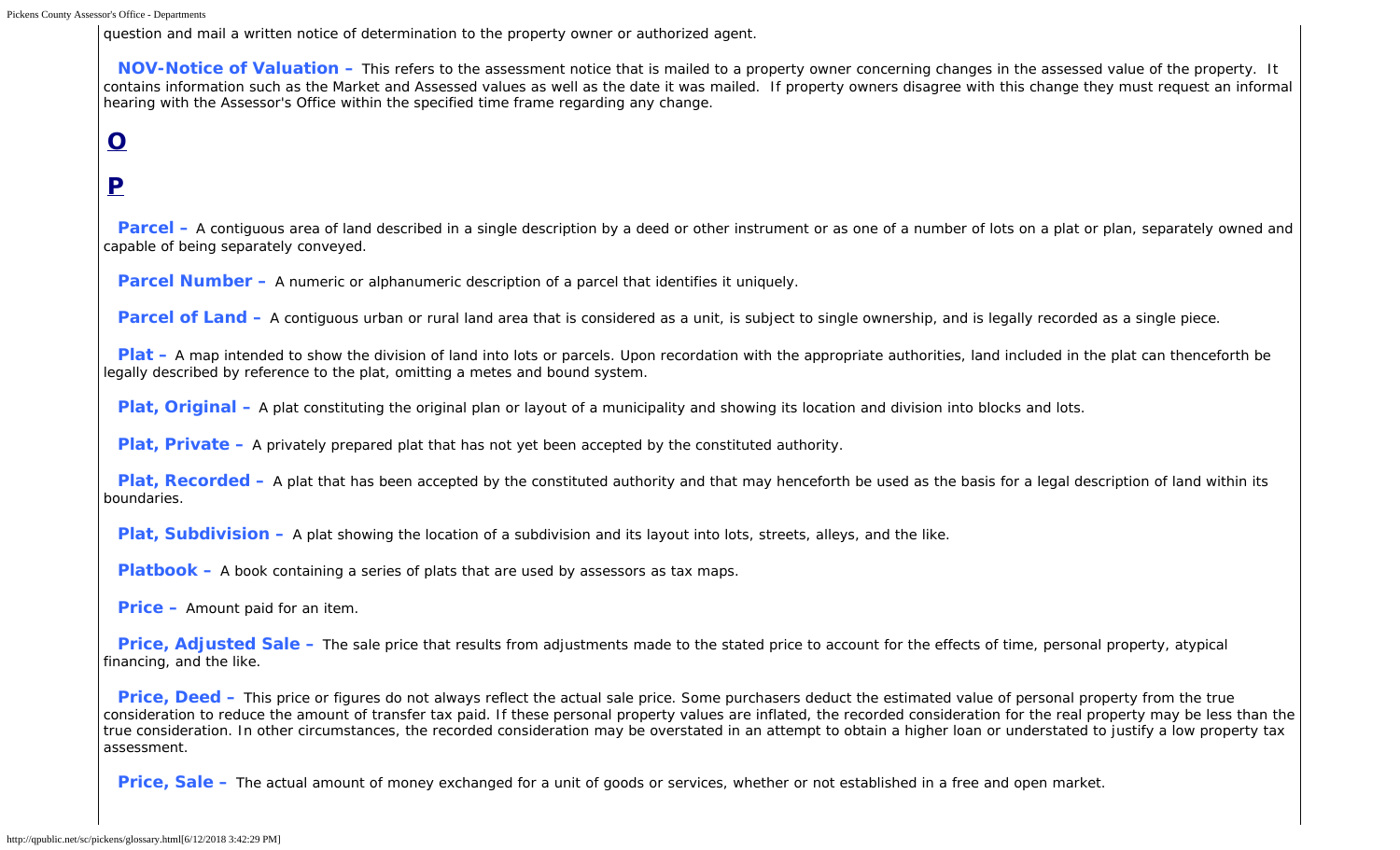**Personal Property** – Consists of every kind of property that is not real property; movable without damage to itself or the real estate; subdivided into tangible and intangible.

**Property Split** – A result of the sale of property held by a single owner such that different owners own different pieces of the property. Splits may or may not occur along plat lines. Assessors need to monitor splits not only to ensure the correctness of the property listing, but also to monitor the land and its adequacy as a lien against past and present liabilities.

# <span id="page-9-0"></span>**Q**

# **R**

**Real Estate –** The physical parcel of land and all improvements permanently attached.

**Real Property** – Consists of the interests, benefits, and rights inherent in the ownership of physical real estate plus anything permanently attached to the land or legally defined as immovable.

**Reappraisal –** The mass appraisal of all property within an assessment jurisdiction accomplished within or at the beginning of a reappraisal cycle. Also called revaluation or reassessment.

**Reassessment** – The relisting and revaluation of all property, or all property of a given class, within an assessment district by order of an authorized officer or body after a finding by such officer or body that the original assessment is too faulty for correction through the usual procedures of review and equalization.

**Reclamation –** The process of physically changing economically unusable land to be suitable for use.

**Replacement Cost New –** The cost, including material, labor, and overhead, that would be incurred in constructing an **improvement** having the same utility to its owner as a subject improvement, without necessarily reproducing exactly any particular characteristics of the subject. The replacement cost concept implicitly eliminates all functional obsolescence from the value given; thus only physical depreciation and economic obsolescence need to be subtracted to obtain replacement cost new less depreciation.

**Right, Littoral** – Pertains to the use and enjoyment of the shoreline and safeguard the owner against artificial interference that might change the position of the shoreline. Any right attaching to a parcel of land concerned with the use of water or a shore by an owner whose land borders a stream, river, lake, ocean, or other body of water.

**Right, Riparian –** The right to construct piers, boathouses, and other improvements over the water or to use the water for fishing and recreational purposes.

#### <span id="page-9-1"></span>**S**

**Sale, Arms'-Length –** A sale in the open market between two unrelated parties, each of whom is reasonably knowledgeable of market conditions and under no undue pressure to sell.

**Sale, Conditional –** A sale in which the transfer of title is made to depend on the performance of a condition subsequent to the making of the sales contract and delivery of goods. Property held under a **conditional sales contract** may be repossessed without **foreclosure** proceeding, and the former holder has no **equity** of redemption.